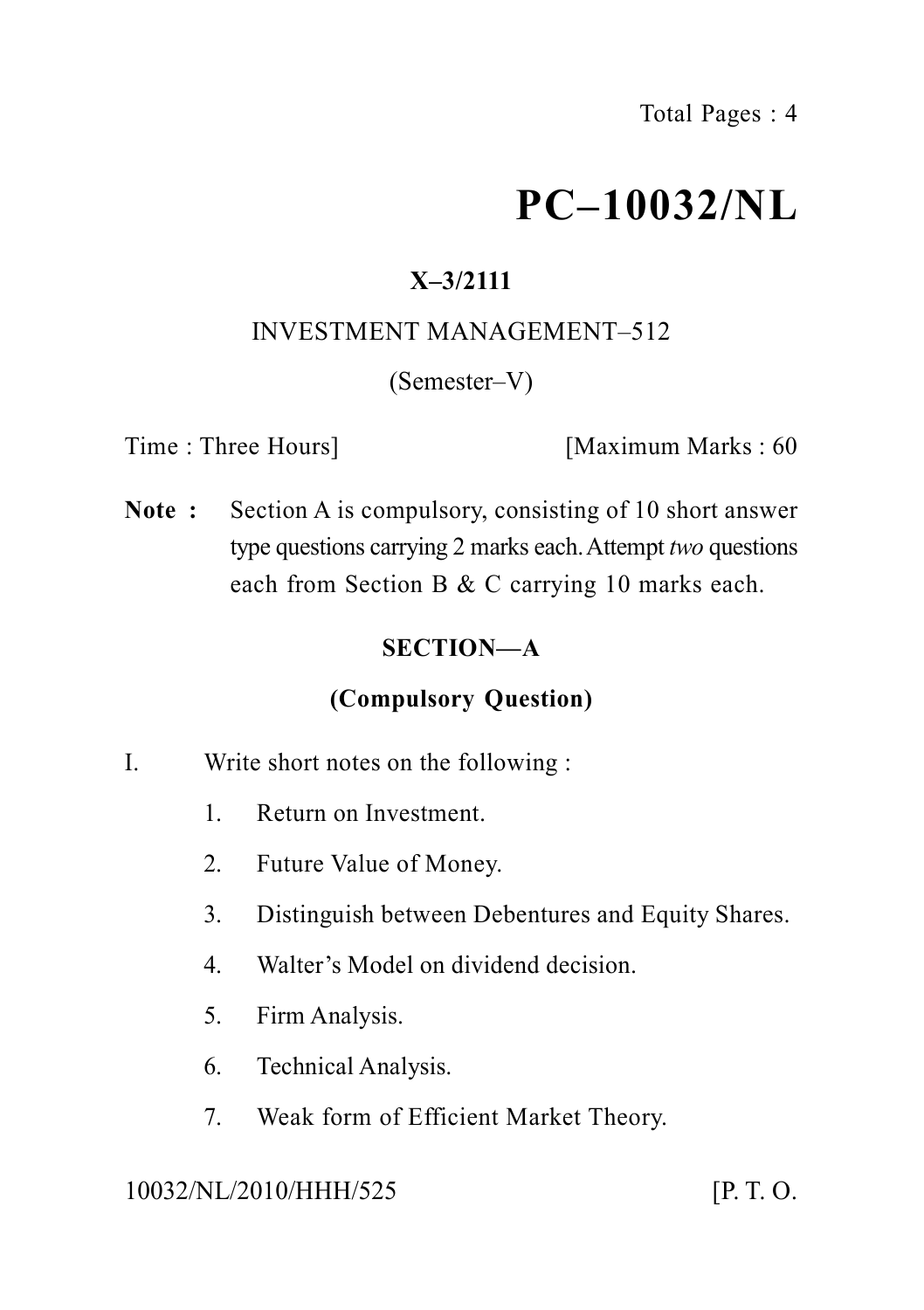- 8. Capital Market Line (CML).
- 9. Portfolio Revision.
- 10. Diversification of Risk.

#### **SECTION—B**

- II. Discuss the concept and objectives of Investment.
- III. Explain the concepts of Present Value and Future Value of Money.
- IV. Explain the models of Valuation of Equity Shares.
- V. Describe the features of Industry Analysis under Fundamental Analysis.

# **SECTION—C**

- VI. Discuss the tools and techniques of Technical Analysis.
- VII. Explain the Capital Asset Pricing Model (CAPM) and its application in portfolio management.
- VIII. Discuss the assumptions of Security Market Line (SML).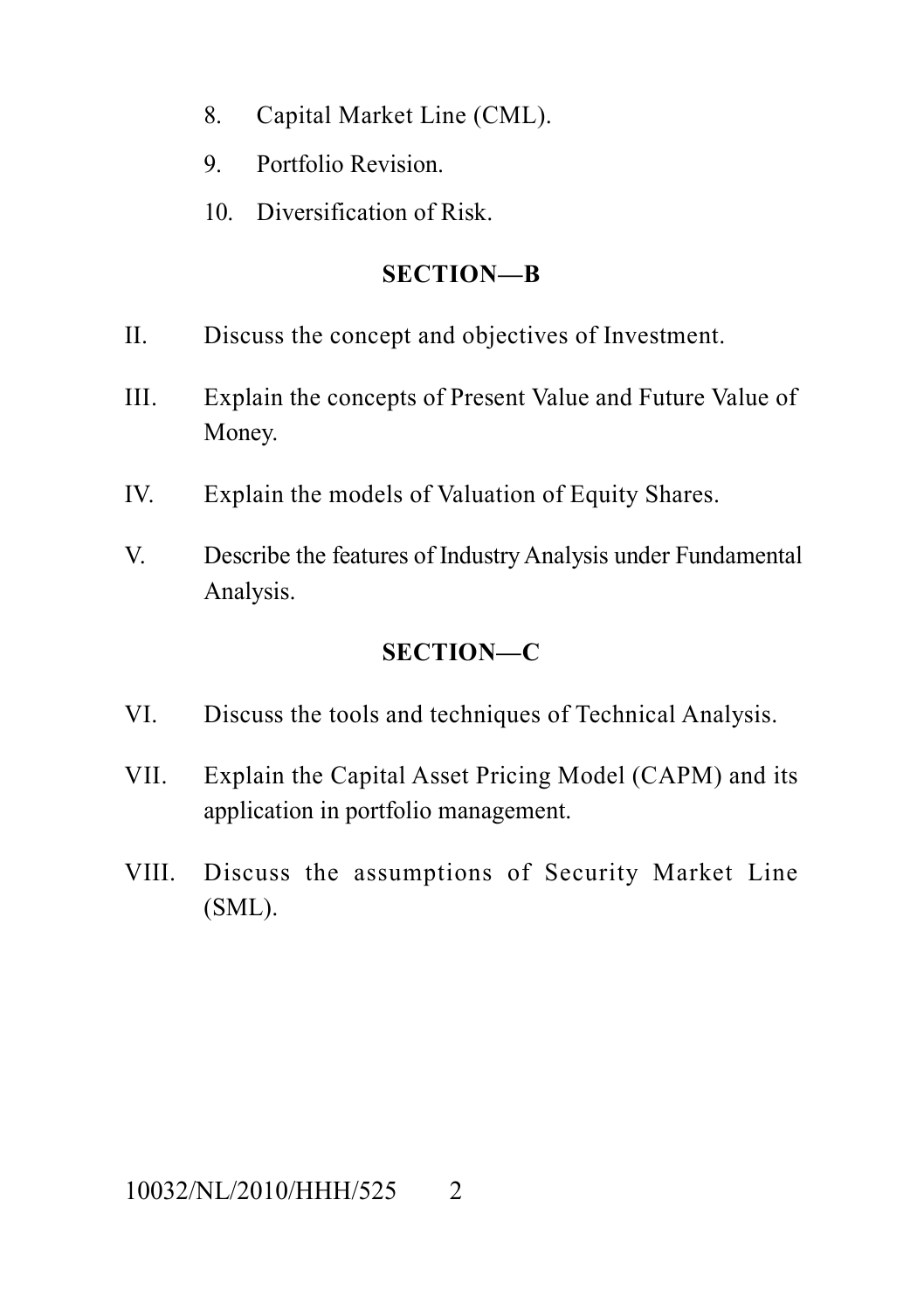IX. Explain the approaches to Portfolio selection and revision.

#### **PUNJABI VERSION**

IX. Explain the approaches to Portfolio selection and revision.<br>
PUNJABI VERSION<br>ਨੋਟ : ਭਾਗ A ਲਾਜ਼ਮੀ ਹੈ, ਇਸ ਵਿਚ 10 ਸੰਖੇਪ ਉੱਤਰ ਵਾਲੇ ਪ੍ਰਸ਼ਨ<br>2-2 ਅੰਕਾਂ ਦੇ ਹਨ। ਭਾਗ B ਅਤੇ C ਵਿਚੋਂ *ਦੋ–ਦੋ* ਪ੍ਰਸ਼ਨ ਕਰੋ।<br>ਹਰੇਕ ਪਸਨ ਦੇ 10 ਅੰਕ ਹਨ। PUNJABI VERSION<br>ਭਾਗ A ਲਾਜ਼ਮੀ ਹੈ, ਇਸ ਵਿਚ 10 ਸੰਖੇਪ ਉੱਤਰ ਵਾਲੇ ਪ੍ਰਸ਼ਨ<br>2-2 ਅੰਕਾਂ ਦੇ ਹਨ। ਭਾਗ B ਅਤੇ C ਵਿਚੋਂ<sup>:</sup> *ਦੋ–ਦੋ* ਪ੍ਰਸ਼ਨ ਕਰੋ।<br>ਹਰੇਕ ਪ੍ਰਸ਼ਨ ਦੇ 10 ਅੰਕ ਹਨ। **ਨੋਟ :** ਭਾਗ A ਲਾਜ਼ਮੀ ਹੈ, ਇਸ ਵਿਚ 10 ਸੰਖੇਪ ਉੱਤਰ ਵਾਲੇ ਪ੍ਰਸ਼ਨ<br>2-2 ਅੰਕਾਂ ਦੇ ਹਨ। ਭਾਗ B ਅਤੇ C ਵਿਚੋਂ *ਦੋ–ਦੋ* ਪ੍ਰਸ਼ਨ ਕਰੋ।<br>ਹਰੇਕ ਪਸ਼ਨ ਦੇ 10 ਅੰਕ ਹਨ। ) ਅੰਕ ਹਨ।<br>**ਭਾਗ—A<br>(ਲਾਜ਼ਮੀ ਪ੍ਰਸ਼ਨ)**<br>ਸੰਖੇਪ ਨੋਟ ਲਿਖੋ :

#### $\overline{g}$ ਯ $\overline{m}$  $\overline{a}$

- 
- ਤਾਗ—A<br>(ਨਾਜ਼ਮੀ ਪ੍ਰਸ਼ਨ)<br>I. ਹੇਠ ਲਿਖਿਆਂ 'ਤੇ ਸੰਖੇਪ ਨੋਟ ਲਿਖੋ :<br>1. ਨਿਵੇਸ਼ ਉਤੇ ਆਮਦਨ ਤੋਂ ਕੀ ਭਾਵ ਹੈ?
	- (ਲਾਜ਼ਮੀ ਪ੍ਰਸ਼ਨ)<br>ਹੇਠ ਲਿਖਿਆਂ 'ਤੇ ਸੰਖੇਪ ਨੋਟ ਲਿਖੋ :<br>1. ਨਿਵੇਸ਼ ਉਤੇ ਆਮਦਨ ਤੋਂ ਕੀ ਭਾਵ ਹੈ?<br>2. ਮੁਦਰਾ ਦੀ ਭਵਿਖੀ ਕੀਮਤ ਦੇ ਅਰਥ ਲਿਖੋ।
	- ਹੇਠ ਲਿਖਿਆਂ 'ਤੇ ਸੰਖੇਪ ਨੋਟ ਲਿਖੋ :<br>1. ਨਿਵੇਸ਼ ਉਤੇ ਆਮਦਨ ਤੋਂ ਕੀ ਭਾਵ ਹੈ?<br>2. ਮੁਦਰਾ ਦੀ ਭਵਿਖੀ ਕੀਮਤ ਦੇ ਅਰਥ ਲਿਖੋ।<br>3. ਡੀਬੈਂਚਰਾਂ ਅਤੇ ਇਕੁਇਟੀ ਸ਼ੇਅਰਾਂ ਵਿਚਲਾ ਅੰਤਰ ਸਪਸ਼ਟ 1. ਨਿਵੇਸ਼ ਉਤੇ ਆਮਦਨ ਤੋਂ ਕੀ ਭਾਵ ਹੈ?<br>2. ਮੁਦਰਾ ਦੀ ਭਵਿਖੀ ਕੀਮਤ ਦੇ ਅਰਥ ਲਿਖੋ।<br>3. ਡੀਬੈਂਚਰਾਂ ਅਤੇ ਇਕੁਇਟੀ ਸ਼ੇਅਰਾਂ ਵਿਚਲਾ ਅੰਤਰ ਸਪਸ਼ਟ<br>ਕਰੋ। ਮੁਦਰਾ ਦੀ ਭਵਿਖੀ ਕੀਮਤ ਦੇ ਅਰਥ ਲਿਖੋ।<br>ਡੀਬੈਂਚਰਾਂ ਅਤੇ ਇਕੁਇਟੀ ਸ਼ੇਅਰਾਂ ਵਿਚਲਾ ਅੰਤਰ ਸਪਸ਼ਟ<br>ਕਰੋ।<br>ਲਾਭੰਸ਼ ਦੇ ਨਿਰਣੇ ਸਬੰਧੀ ਵਾਲਟਰ ਦਾ ਮਾਡਲ ਵਿਚਾਰੋ।<br>ਫ਼ਰਮ ਦੇ ਵਿਸ਼ਲੇਸ਼ਣ ਤੋਂ ਕੀ ਕਾਵ ਹੈ? 3. ਡੀਬੈਂਚਰਾਂ ਅਤੇ ਇਕੁਇਟੀ ਸ਼ੇਅਰਾਂ ਵਿਚਲਾ ਅੰਤਰ ਸਪਸ਼ਟ<br>ਕਰੋ।<br>4. ਲਾਭੰਸ਼ ਦੇ ਨਿਰਣੇ ਸਬੰਧੀ ਵਾਲਟਰ ਦਾ ਮਾਡਲ ਵਿਚਾਰੋ।<br>5. ਫਰਮ ਦੇ ਵਿਸ਼ਲੇਸ਼ਣ ਤੋਂ ਕੀ ਭਾਵ ਹੈ? ਕਰੋ।<br>4. ਲਾਭੰਸ਼ ਦੇ ਨਿਰਣੇ ਸਬੰਧੀ ਵਾਲਟਰ ਦਾ ਮਾਡਲ ਵਿਚਾਰੋ।<br>5. ਫਰਮ ਦੇ ਵਿਸ਼ਲੇਸ਼ਣ ਤੋਂ ਕੀ ਭਾਵ ਹੈ?<br>6. ਤਕਨੀਕੀ ਵਿਸ਼ਲੇਸ਼ਣ ਤੋਂ ਕੀ ਭਾਵ ਹੈ?
	-
	-
	-
	- 4. ਲਾਭੰਸ਼ ਦੇ ਨਿਰਣੇ ਸਬੰਧੀ ਵਾਲਟਰ ਦਾ ਮਾਡਲ ਵਿਚਾਰੋ।<br>5. ਫਰਮ ਦੇ ਵਿਸ਼ਲੇਸ਼ਣ ਤੋਂ ਕੀ ਭਾਵ ਹੈ?<br>6. ਤਕਨੀਕੀ ਵਿਸ਼ਲੇਸ਼ਣ ਤੋਂ ਕੀ ਭਾਵ ਹੈ?<br>7. ਕੁਸ਼ਲ ਮਾਰਕੀਟ ਸਿਧਾਂਤ ਦੇ ਕਮਜ਼ੋਰ ਰੂਪ ਦੇ ਅਰਥ 5. ਫਰਮ ਦੇ ਵਿਸ਼ਲੇਸ਼ਣ ਤੋਂ ਕੀ ਭਾਵ ਹੈ?<br>6. ਤਕਨੀਕੀ ਵਿਸ਼ਲੇਸ਼ਣ ਤੋਂ ਕੀ ਭਾਵ ਹੈ?<br>7. ਕੁਸ਼ਲ ਮਾਰਕੀਟ ਸਿਧਾਂਤ ਦੇ ਕਮਜ਼ੋਰ ਰੂਪ ਦੇ ਅਰਥ<br>ਲਿਖੋ। ਤਕਨੀਕੀ ਵਿਸ਼ਲੇਸ਼ਣ ਤੋਂ ਕੀ ਭਾਵ ਹੈ?<br>ਕੁਸ਼ਲ ਮਾਰਕੀਟ ਸਿਧਾਂਤ ਦੇ ਕਮਜ਼ੋਰ ਰੂਪ ਦੇ ਅਰਥ<br>ਲਿਖੋ।<br>ਕੈਪੀਟਲ ਮਾਰਕੀਟ ਲਾਈਨ (CML) ਦੀ ਚਰਚਾ ਕਰੋ।<br>ਪੋਰਟਫੋਲੀਓ ਦੀ ਸਧਾਈ ਤੋਂ ਕੀ ਭਾਵ ਹੈ? 7. ਕੁਸ਼ਲ ਮਾਰਕੀਟ ਸਿਧਾਂਤ ਦੇ ਕਮਜ਼ੋਰ ਰੂਪ ਦੇ ਅਰਥ<br>ਲਿਖੋ।<br>8. ਕੈਪੀਟਲ ਮਾਰਕੀਟ ਲਾਈਨ (CML) ਦੀ ਚਰਚਾ ਕਰੋ।<br>9. ਪੋਰਟਫੋਲੀਓ ਦੀ ਸੁਧਾਈ ਤੋਂ ਕੀ ਭਾਵ ਹੈ? ਲਿਖੋ।<br>8. ਕੈਪੀਟਲ ਮਾਰਕੀਟ ਲਾਈਨ (CML) ਦੀ ਚਰਚਾ ਕਰੋ।<br>9. ਪੋਰਟਫੋਲੀਓ ਦੀ ਸੁਧਾਈ ਤੋਂ ਕੀ ਭਾਵ ਹੈ?<br>NL/2010/HHH/525 3 [P.T.O.
	-
	-

#### 10032/NL/2010/HHH/525 3 [P. T. O.